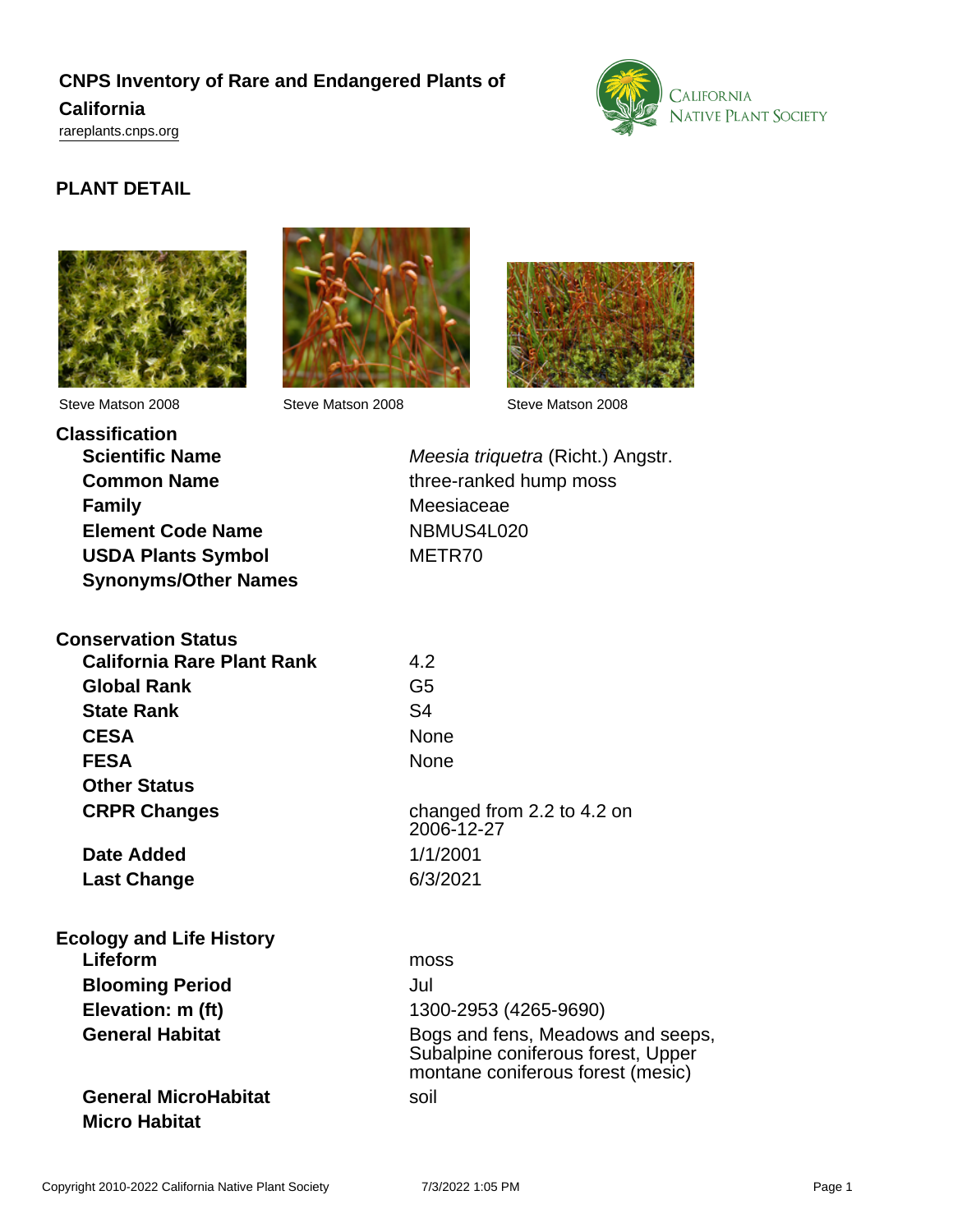## **Element Occurrence Data from California Natural Diversity Database Total Element Occurrences** 19 **Element Occurrence Ranks** Excellent (A) 6 Good (B) 3 Fair  $(C)$  1 Poor (D) 1 None  $(X)$  0 Unknown (U) 8 **Occurrence Status** Historical, > 20 years 6 Recent, < 20 years 13 **Presence**

| <b>Presumed Extant</b>     | 19       |
|----------------------------|----------|
| <b>Possibly Extirpated</b> | $\Omega$ |
| <b>Presumed Extirpated</b> | $\Omega$ |

## **Location**

**CA Endemic** No

## **Counties**

Alpine (ALP), Butte (BUT), El Dorado (ELD), Fresno (FRE), Humboldt (HUM), Lassen (LAS), Madera (MAD), Mariposa (MPA), Modoc (MOD), Nevada (NEV), Placer (PLA), Plumas (PLU), Riverside (RIV), Shasta (SHA), Sierra (SIE), Siskiyou (SIS), Solano (SOL), Tehama (TEH), Tulare (TUL)

### **States**

California (CA), Michigan (MI), Montana (MT), Nevada (NV), New York (NY), Oregon (OR), Vermont (VT), Washington (WA), Wisconsin (WI)

### **Quads**

Mt. Rose (3911938), Balloon Dome (3711942), Belden (4012113), Bridgeville (4012347), Bucks Lake (3912182), Caples Lake (3812061), Cascadel Point (3711924), Childs Meadows (4012134), City of Mount Shasta (4112233), Clio (3912065), Denverton (3812128), Dinkey Creek (3711912), Dogtooth Peak (3711921), Dogwood Peak (3912171), Echo Lake (3812071), Emerald Bay (3812081), English Mtn. (3912045), Freel Peak (3811978), Gold Lake (3912066), Graniteville (3912046), Grays Peak (4012146), Half Dome (3711965), Hobart Mills (3912042), Humboldt Peak (4012124), Humbug Valley (4012123), Independence Lake (3912043), Jess Valley (4112023), Jonesville (4012114), Kyburz (3812073), Larabee Valley (4012346), Lassen Peak (4012145), Little Shuteye Peak (3711944), Lodgepole (3611856), Meadow Valley (3912181), Medicine Lake (4112155), Meeks Bay (3912011), Mt. Givens (3711931), Mt. Harkness (4012143), Mt. Silliman (3611866), Musick Mtn. (3711923), Nelson Mtn. (3711911), Onion Butte (4012125), Panther Rock (4112272), Patterson Mtn. (3611981), Pondosa (4112126), Red Cinder (4012142), Rough Spur (3611888), Royal Gorge (3912024), San Jacinto Peak (3311676), Secret Spring Mtn. (4112282), Shuteye Peak (3711934), Sing Peak (3711954), Skunk Ridge (4112117), Sonora Pass (3811936), South Lake Tahoe (3811988), Sugar Hill (4112073), Tennant (4112158), White Chief Mtn. (3711945)